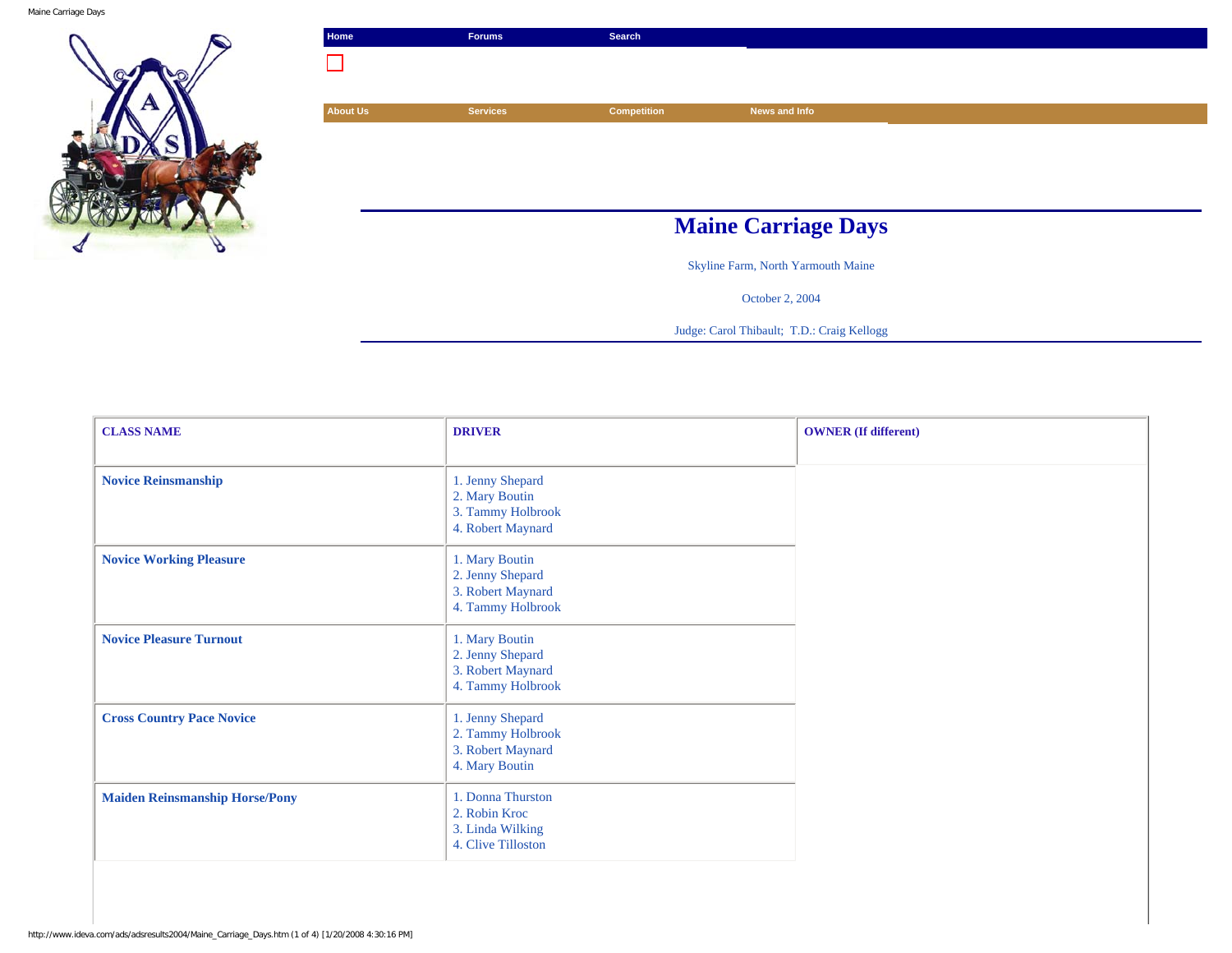| <b>Mainden Pleasure Turnout Horse/Pony</b> | 1. Donna Thurston<br>2. Linda Wilking<br>3. Clive Tilllotson<br>4. Robin Kroc                                |
|--------------------------------------------|--------------------------------------------------------------------------------------------------------------|
| <b>Maiden Working Pleasure Horse Pony</b>  | 1. Linda Wilkiing<br>2. Robin Kroc<br>3. Donna Thurston<br>4. CliveTillotson                                 |
| <b>Maiden Cross Country Pace</b>           | 1. Robin Kroc<br>2. Clive Tillotson<br>3. Llinda Wilking                                                     |
| <b>Open Reinsmanship Pony</b>              | 1. Gary Harriman<br>2. Lynn Young                                                                            |
| <b>Open Working Pleasure Pony</b>          | 1. Gary Harriman<br>2. Lynn Young                                                                            |
| <b>Cross Country Pace Open Pony</b>        | 1. Gary Harriman<br>2. Lynn Young                                                                            |
| <b>Open Horse Reinsmanship</b>             | 1. Sarah Isham<br>2. Patsy O'Brien<br>3. Charles Ballou<br>4. Burt Bonny<br>5. Doughlas Coursey              |
| <b>Open Gambler's Choice</b>               | 1. Charles Ballou<br>2. Doug Coursey<br>3. Sarah Isham<br>4. Merit Bean                                      |
| <b>Pick Your Own Route Maiden</b>          | 1. Jenny Shepard<br>2. Linda Wilking<br>3. Robin Kroc                                                        |
| <b>Pick Your Own Route Novice</b>          | 1. Robert Maynard<br>2. David Flowler<br>3. Mary Boutin<br>4. Robin Kroc<br>5. Alexa Kennan                  |
| <b>Pick Your Own Route Open</b>            | 1. Charles Ballou<br>2. Merit Bean<br>3. Doug Coursey<br>4. Patsy O'Brien<br>5. Sarah Isham<br>6. Lynn Young |
| <b>Junior Reinsmanship</b>                 | 1. Hannalea Howell<br>2. Olivia Fowler<br>3. Joshua Maynard<br>4. Sam Humphrey                               |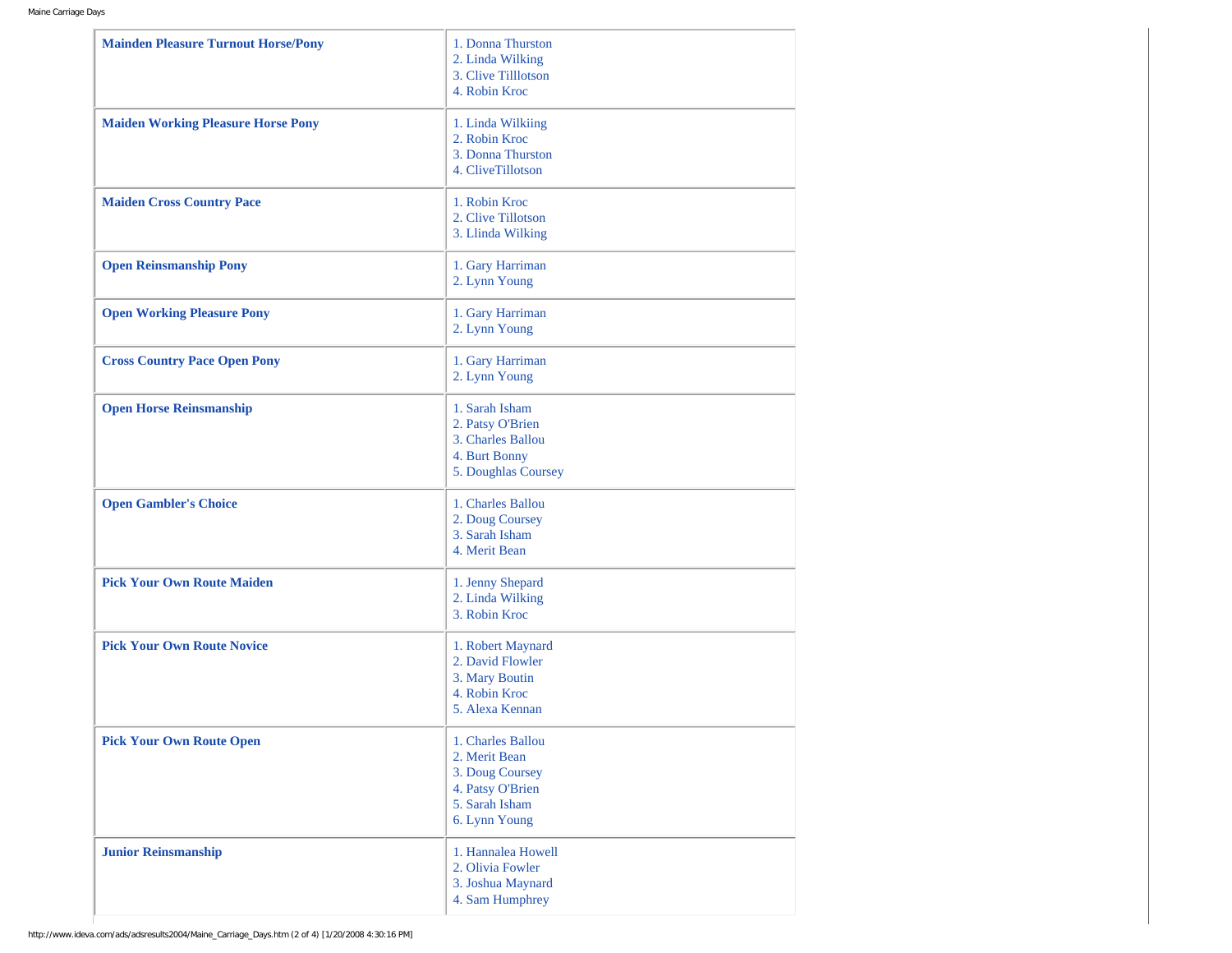| <b>Jr. Timed Obstacles</b>         | 1. Sam Humphrey<br>2. Olivia Fowler<br>3. Joshua Maynard<br>4. Hannalea Howell                                       |
|------------------------------------|----------------------------------------------------------------------------------------------------------------------|
| <b>Maiden Gamblers Choice</b>      | 1. Linda Wilking<br>2. Allison Brown<br>3. Robin Kroc<br>4. Patty Tillotson                                          |
| <b>Novice Gambler's Choice</b>     | 1. David Fowler<br>2. Mary Boutin<br>3. Alexa Keenana<br>4. Robert Maynard<br>5. Jenny Shepard<br>6. Tammy Hollbrook |
| <b>VSE Reinsmanship</b>            | 1. Susan Woodward<br>2. Mary Lou Thall<br>3. Nancy DeWan                                                             |
| <b>VSE Cross Country Pace</b>      | 1. Susan Woodward<br>2. Mary Lou Thall<br>3. Nancy DeWan                                                             |
| <b>Jr. Working Pleasure</b>        | 1. Olivia Fowler<br>2. Hannalea Howell<br>3. Joshua Maynard<br>4. Katelin Bonny<br>5. Sam Humphrey                   |
| <b>Jr. Pleasure Turnout</b>        | 1.Hannalea Howell<br>2. Olivia Fowler<br>3. Joshua Maynard<br>4. Katelin Bonny                                       |
| <b>Open Horse Pleasure Turnout</b> | 1. Patsy O'Brien<br>2. Sarah Isham<br>3. Charles Ballou<br>4. Douglas Coursey                                        |
| <b>Open Horse Working Pleasure</b> | 1. Sarah Isham<br>2. Charles Ballou<br>3. Doug Coursey<br>4. Marie Brown<br>5. Sarah Isham                           |
| <b>VSE Working Pleasure</b>        | 1. Mary Lou Thall<br>2. Susan Woodward<br>3. Nancy Dewan                                                             |
| <b>VSE Pleasure Turnout</b>        | 1. Mary Lou Thall<br>2. Susan Woodward<br>3. Nancy Dewan                                                             |